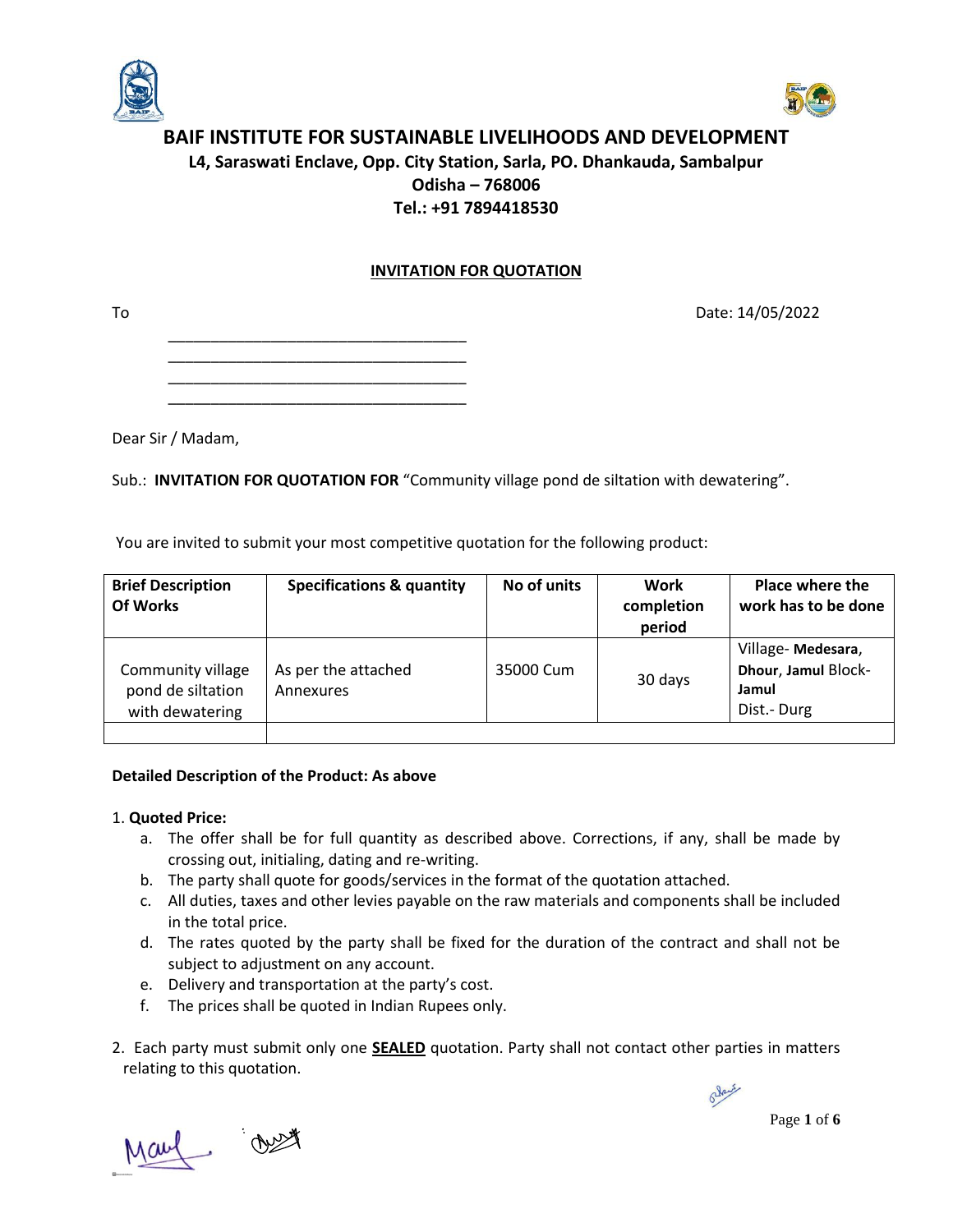



### **3. Validity of Quotation**

The quotation shall remain valid for a period not less than 30 days after the deadline fixed for submission of quotations.

### 4. **Evaluation of Quotations**

- a. BAIF will evaluate and compare the quotations determined to be substantially responsive i.e., which are properly signed, and confirm to the terms & conditions and specifications.
- b. The evaluation would be done for all the goods/services put together or separately as feasible. The items for which no rates have been quoted would be treated as zero and the total amount would be computed accordingly.
- c. List of similar works undertaken with details of clients etc. if any should be provided.
- d. Contract will be awarded to the responsive party/ies based on technical cum commercial grounds.

### 5. **Award of contract**

- a. The contract will be awarded to the party/ies whose quotation has been determined to be substantially responsive and technical specifications and commercial terms suit best to requirement. BAIF, prior to the expiration of the quotation validity period, will notify the party/ies whose quotation is accepted for the award of contract. The terms of the accepted offer shall be incorporated in the Purchase Order or Work Order. Quotations shall include GST & PAN numbers.
- b. Notwithstanding the above, BAIF reserves the right to accept or reject any quotation and cancel the procurement process and reject all quotations at any time prior to the award of the contract.
- c. Rate contract can be entered into for subsequent procurement. The order may be given partially & in multiple slabs.

6. Normal commercial guarantee/warranty shall be applicable to the supplied goods.

7. Payment terms: After work completion within 10 days by cheque / electronic transfer of receipt of invoice.

8. Queries pertaining to specifications and scope, if any, may be clarified by contacting the undersigned during office hours.

9. You are requested to provide your offer **on or before 25 th May 2022** in the name of **BAIF, Odisha** only at the above address. Superscribe the subject on the envelope.

10. We look forward to receiving your quotations and thank you for your interest in this project

#### **BAIF Institute for Sustainable Livelihoods and Development**

Community village pond de siltation with dewatering Theorem Community village pond de siltation with dewatering

 $\mathscr{A}$ 

May

Page **2** of **6**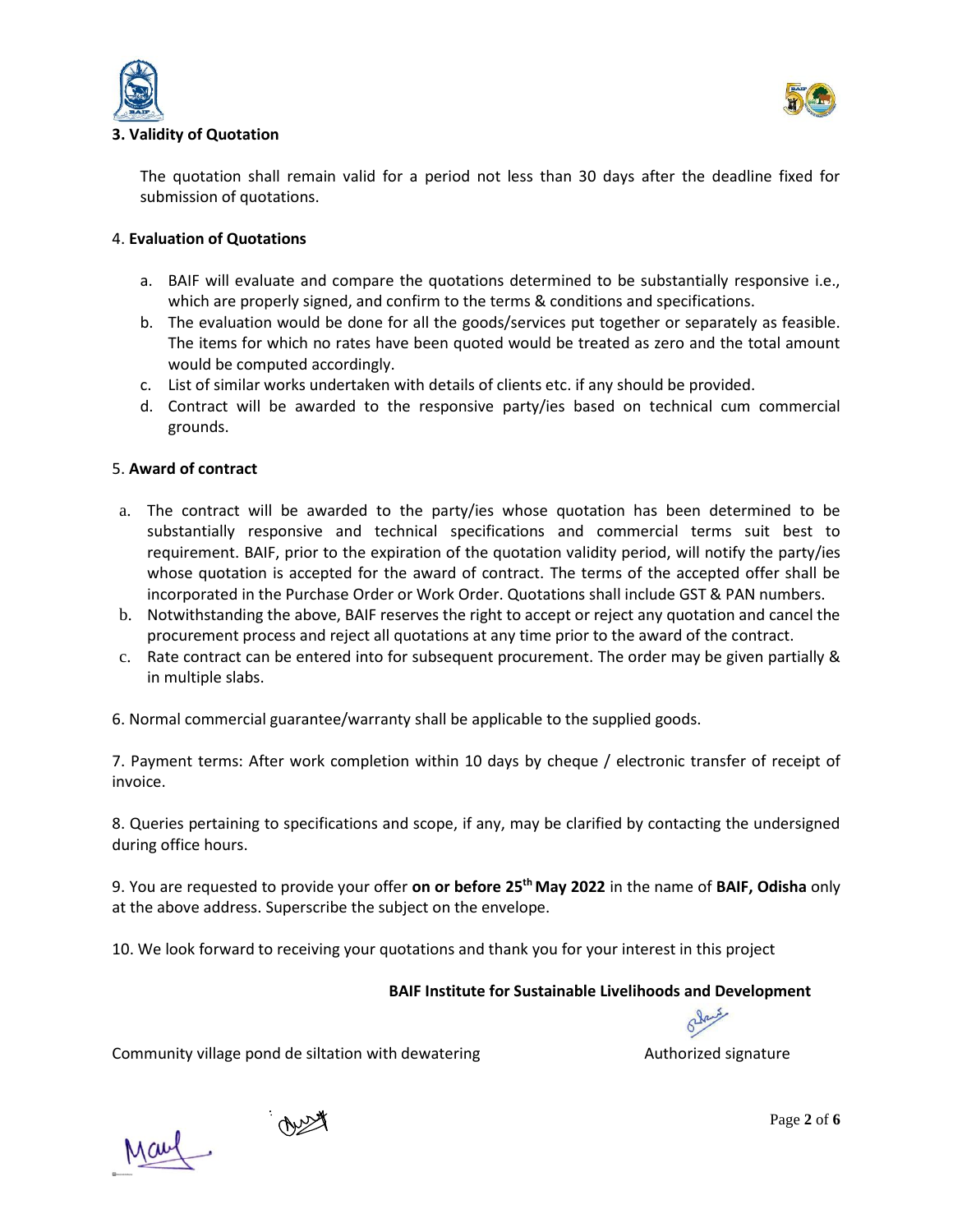



# **Annexure: 1**

# **Community village pond de siltation with dewatering**

| Sr. No.        | <b>Item</b>                                              | Strata assumed                       | Quantity           | <b>Unit</b>    | Rate |
|----------------|----------------------------------------------------------|--------------------------------------|--------------------|----------------|------|
| 1              | Community village pond de<br>siltation                   |                                      |                    |                |      |
|                | up to 1.0 m depth                                        | Soil + Murum                         | 35000              | Cubic<br>Meter |      |
|                | up to 1.0 m depth                                        | Murum                                | 35000              | Cubic<br>Meter |      |
|                | up to 1.0 m depth                                        | Hard Murum                           | 35000              | Cubic<br>Meter |      |
|                | up to 1.0 m depth                                        | Hard Murum with<br><b>Boulders</b>   | 35000              | Cubic<br>Meter |      |
| $\overline{2}$ | Soil transport Lead up to 2.5 KM<br>from community pond. | All types of Soil                    | 35000              | Cubic<br>Meter |      |
| $\overline{3}$ | Dewatering with all necessary<br>arrangement             | Petrol pump/Electric<br>pump (10 Hp) | As per<br>required | Per Hour       |      |



Page **3** of **6**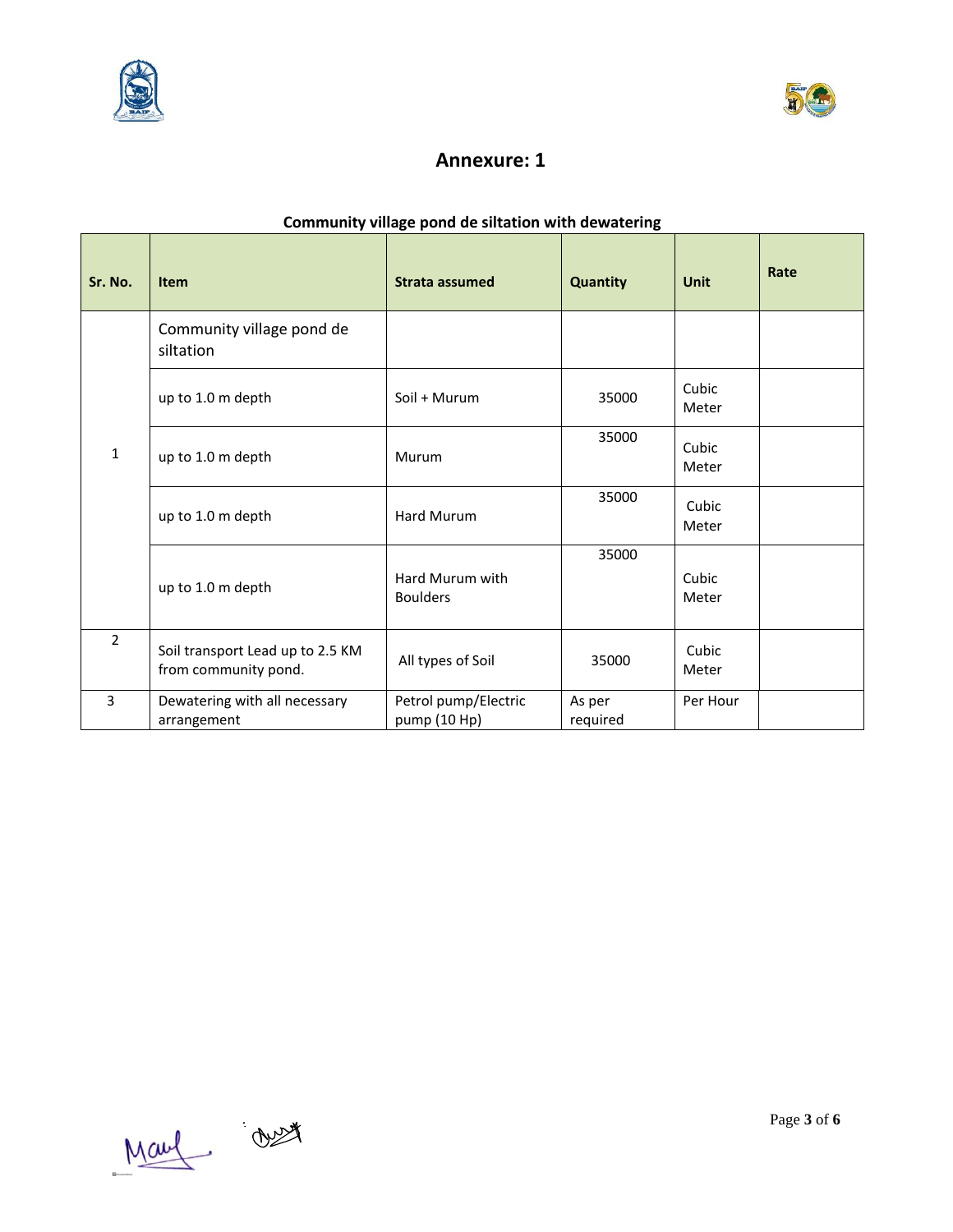

#### **Annexure 2**



# **Price bid (To be submitted by the party in the format herein)**

| Quotation no.:<br>Date:              | Name of the party:                                                                         |                                                   |      |     |                                   |                                        |                                      |                                                                    |                                           |
|--------------------------------------|--------------------------------------------------------------------------------------------|---------------------------------------------------|------|-----|-----------------------------------|----------------------------------------|--------------------------------------|--------------------------------------------------------------------|-------------------------------------------|
| To                                   |                                                                                            |                                                   |      |     |                                   |                                        |                                      |                                                                    |                                           |
| <b>BISLD</b><br>Odisha<br>Sr.<br>No. | Quotation for Community village pond de siltation<br><b>Description of</b><br><b>Works</b> | <b>Specifications &amp;</b><br>scope              | Unit | Qty | Quote<br>d unit<br>price<br>(Rs.) | <b>Total</b><br>Amount<br>(Rs.)<br>(A) | <b>GST</b><br>$($ %)<br>(Rs.)<br>(B) | <b>Other</b><br>taxes/packing/i<br>nstallation<br>charges /<br>(C) | <b>Gross Amount</b><br>(Rs.)<br>$(A+B+C)$ |
| $\mathbf{1}$                         |                                                                                            | As per schedule<br>of quantities in<br>Annexure 1 |      |     |                                   |                                        |                                      |                                                                    |                                           |

#### **Terms and Conditions:**

- 1. Terms of payment in the state of  $\sim$  1.
- 2. Schedule of work completion :

**Total**

- 3. Validity of quotation :
- 4. License (if applicable) (Enclose copy) :
- 5. GST registration no. (Enclose copy) :
- 6. Permanent Account Number (Enclose copy) :

Sign & stamp of firm

Signature with Stamp of Firm Name of Authorized signatory

May : Just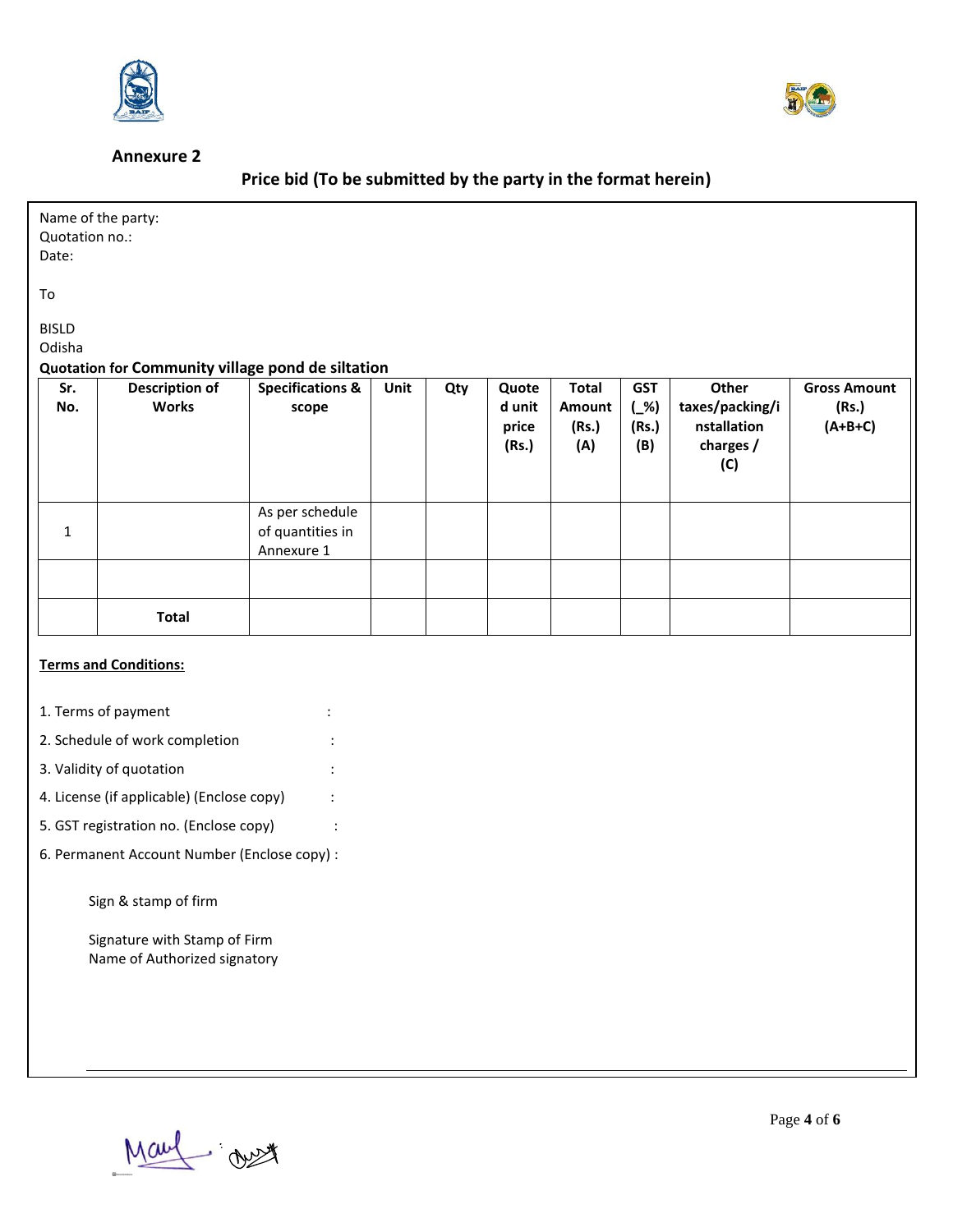





## **Undertaking**

Date:

To

BAIF Institute for Sustainable Livelihoods and Development - Odisha

Ref.: Community village pond de siltation at Village- Medesara, Dhour, Jamul Block- Jamul, Dist.: - Durg Dear Sir,

In response to the invited by you, I/ We have examined the notice, conditions, specifications and terms of the contract and I/We agree to abide by all instructions in these documents attached hereto and hereby bind myself / ourselves to execute the work as per schedule stipulated in the notice.

I / We further agree to sign and execute all agreements / bonds as may be required by BISLD to abide by the all conditions of the contract and to carry out all work as per specifications, failing which, I / We shall have no objection for the forfeiture of the earnest money / security money deposited with BISLD.

I / We also undertake that I / We have not been blacklisted by any entities any time.

I / We enclose herewith the required documents.

Sincerely yours,

Signature of Party with seal

Encl.:

- 1. Technical details
- 2. Price offer



Page **5** of **6**